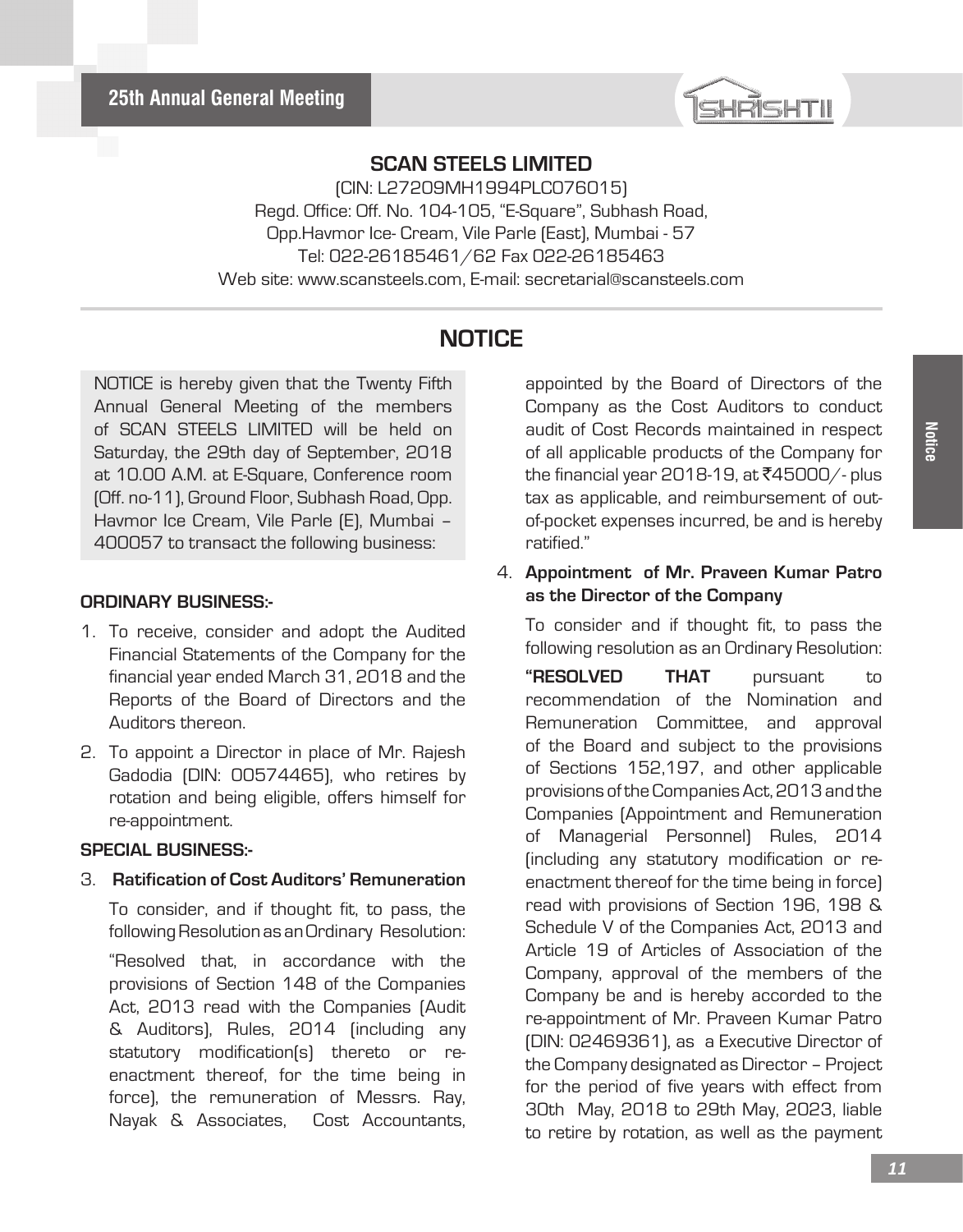

of salary, commission and perquisites (hereinafter referred to as "remuneration"), upon the terms and conditions as detailed in the explanatory statement attached hereto, including the remuneration to be paid in the event of loss or inadequacy of profits in any financial year, which is hereby approved and sanctioned with authority to the Board of Directors to alter and vary the terms and conditions of the said re-appointment and / or agreement in such manner so as to not exceed the limits specified in Schedule V to the Act , as may be agreed to between the Board of Directors and Mr. Praveen Kumar Patro.

**RESOLVED FURTHER THAT** the remuneration

#### **REGISTERED OFFICE:-**

104-105, "E- Square", Subhash Road, Opp. Havmor Ice Cream, Vile Parle (E), Mumbai – 400057 CIN: L27209MH1994PLC076015 Web Site: www.scansteels.com Email – id: secretarial@scansteels.com

Place: Bhubaneswar Date: 14th August, 2018

payable to Mr. Praveen Kumar Patro, shall not exceed the overall ceiling of the total managerial remuneration as provided under Section 197 of the Companies Act, 2013 or such other limits as may be prescribed from time to time.

**RESOLVED FURTHER THAT** the Board be and is hereby authorized to do all such acts, deeds and things and execute all such documents, instruments and writings as may be required and to delegate all or any of its powers herein conferred to any Committee of Director(s) to give effect to the aforesaid resolution.

> BY ORDER OF THE BOARD FOR SCAN STEELS LIMITED

Sd/- **Prabir Kumar Das** (President & Company Secretary)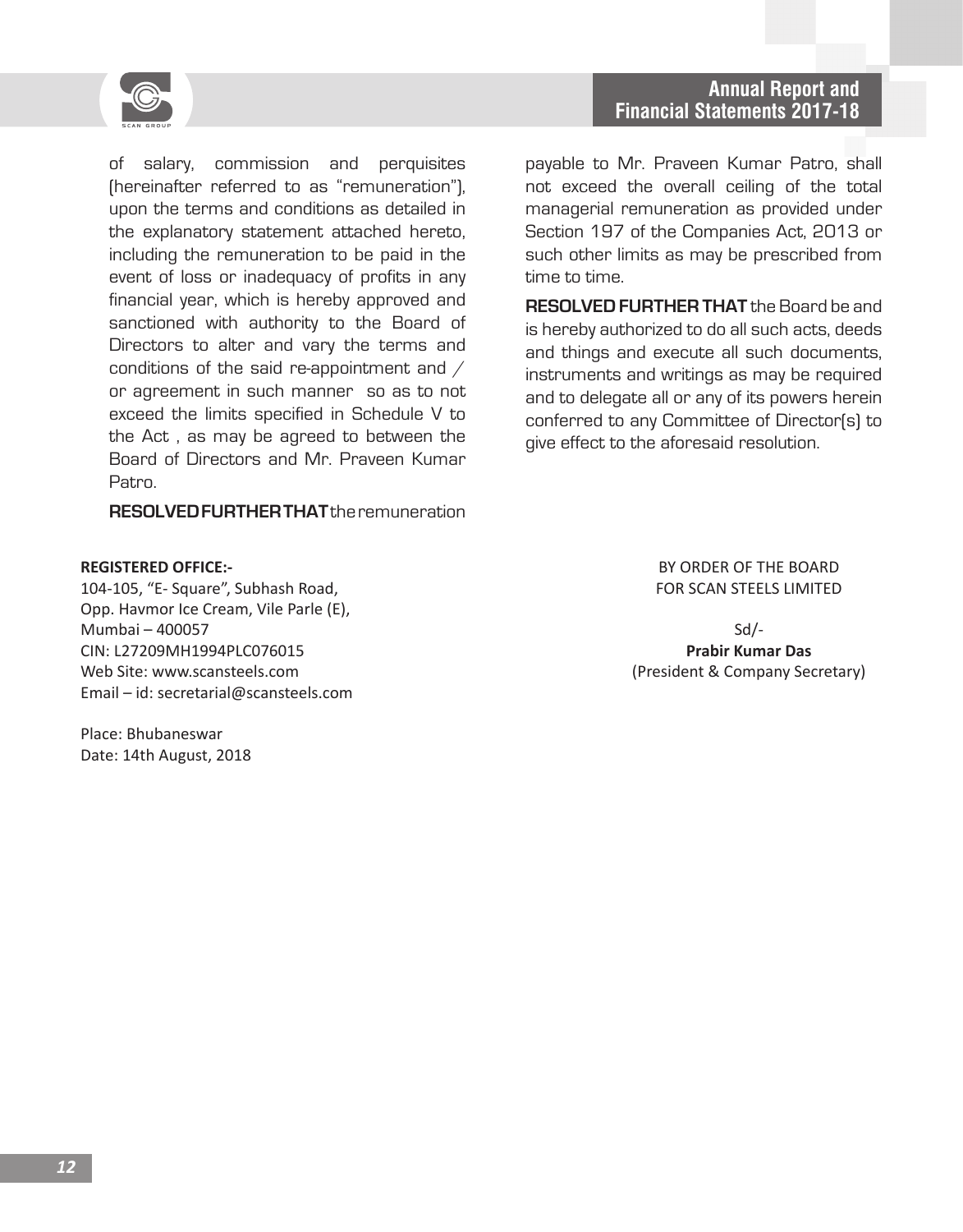

# **NOTES**

- 1. An explanatory statement pursuant to section 102 of the Companies Act, 2013, relating to the special business to be transacted at the meeting is annexed hereto.
- 2. A member entitled to attend and vote at the meeting is entitled to appoint a proxy to attend and vote on poll on his behalf and the proxy need not be a member of the company. Pursuant to the provision of Section 105 of the Companies Act, 2013, a person can act as a proxy on behalf of members not exceeding fifty and holding in the aggregate not more than ten percent of the total share capital of the Company carrying voting rights. A member holding more than ten percent of the total share capital of the Company carrying voting rights may appoint a single person as proxy and such person shall not act as a proxy for any other person or shareholder.
- 3. Proxies in order to be effective must be received at the registered office of the company not less than 48 hours before the meeting. A blank proxy form is enclosed with this report.

During the Period beginning 24 hours before the time fixed for the commencement of the meeting and ending with the conclusion of the meeting, a member would be entitled to inspect the proxies lodged at any time during the business hours of the Company, provided that not less than three days of notice in writing is given to the Company. Proxies submitted on behalf of limited companies, societies, etc., must be supported by appropriate resolutions/authority, as applicable

4. Information under regulation 26(4) and 36(3) of the SEBI (Listing Obligations and Disclosure Requirements) Regulations, 2015 and Secretarial Standard -2 on General Meetings, in respect of the directors seeking appointment / reappointment at the AGM, forms integral part of the notice.

- The Director(s) have furnished consent / declaration for his/their appointment  $/$  re- appointment as required under the Companies Act, 2013 and the Rules there under.
- 5. The requirement to place the matter relating to appointment of Auditors for ratification by members at every Annual General Meeting is done away with vide notification dated May 7, 2018 issued by the Ministry of Corporate Affairs, New Delhi. Accordingly, no resolution is proposed for ratification of appointment of Auditors, M/s. SRB & Associates, Chartered Accountant (Firm's Registration No. 310009E), Bhubaneswar, who were appointed in the Annual General Meeting held on December 30, 2014.
- 6. Members are requested to notify any change of address or bank mandates:
- a. To their depository participants (DP) in respect of shares held in dematerialized form, and
- b. To Registrar and Share Transfer Agent of the Company- Adroit Corporate Services Pvt. Ltd, whose office is located at 17-20, Jafferbhoy Industrial Estate, 1st Floor, Makwana Lane , Marol Naka, Andheri-E, Mumbai - 400059, Maharashtra, in respect of shares in physical form, to notify their change of address/ residential status/email-id, bank details etc., if any, under their signatures and quoting respective folio number.
- 7. The Securities and Exchange Board of India (SEBI) has mandated the submission of Permanent Account Number (PAN) by every participant in securities market. Members holding shares in electronic form are, therefore, requested to submit their PAN to their Depository Participants with whom they are maintaining their demat accounts. Members holding shares in physical form can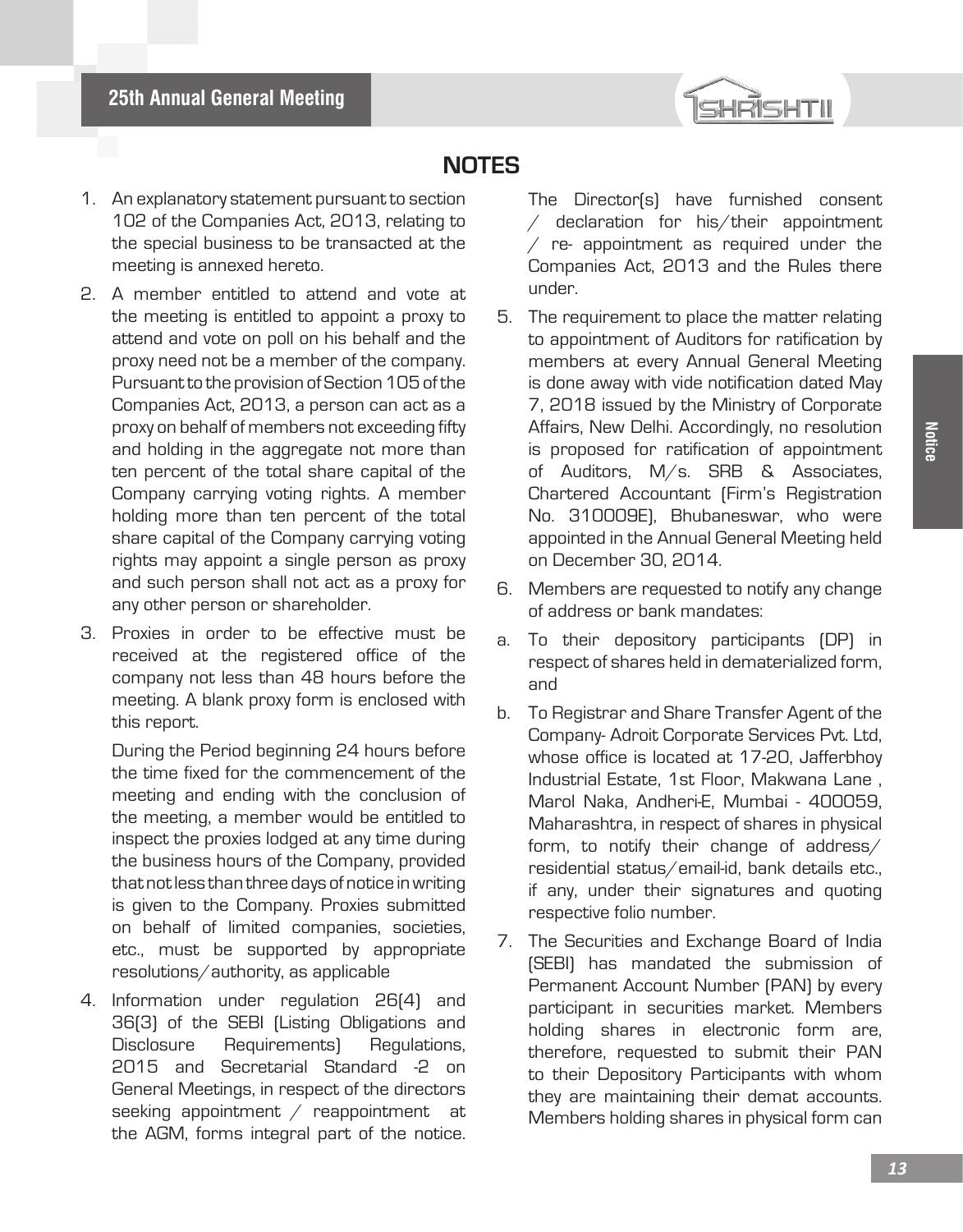



submit their PAN to the Company / RTA -Adroit Corporate Services Pvt. Ltd.

- 8. As per SEBI circular no. SEBI/HO/MIRSD/ DOP1/CIR/P/2018/73 dated 20th April, 2018 on Strengthening the Guidelines and Raising Industry Standards. Refer Point no. 12 under Provision II which states that all RTA's and clients to embark upon to collect PAN and Bank details of the physical Shareholders as per process stipulated in the circular and the whole exercise must be completed within 180 days of this circular, accordingly our Registrar and Share Transfer Agent of the Company- Adroit Corporate Services Pvt. Ltd, had already Started The Process for collecting the data from physical Shareholders of the Company as mentioned above, Members are requested to submit the data to our RTA as required at their earliest.
- 9. Securities and Exchange Board of India (SEBI) has notified amendments to Regulation 40 of Securities and Exchange Board of India (Listing Obligations and Disclosure Requirements) Regulations, 2015 vide Gazette notification dated June 8, 2018 which will come into force on 5th December, 2018. Pursuant to these amendments, SEBI has mandated that transfer of securities would be carried out in dematerialized form only and shares held in physical form cannot be transferred to any other person unless the shares are held in dematerialized form. Only transmission or transposition of securities can be carried out if the shares are held in physical form. You are therefore requested to approach Depository Participants (DP) and get your shares demat on or before 5th December, 2018 in your interest.
- 10. Members are requested to kindly mention their Folio Number / Client ID and DP ID Number (in case of demat shares) in all their correspondence with the Companies Registrar in order to reply to their queries promptly, and for easy identification.
- 11. In case of joint holders attending the Meeting, only such joint holder who is higher in the order of names as per the Register of Members of the Company will be entitled to vote.
- 12. Members are requested to bring your copies of the Annual Report/ the Notice of the meeting along with the Attendance Slip with them duly filled in and hand over the same at the entrance of the Meeting Hall.
- 13. The Register of Members and Share Transfer Books of the Company will remain closed from Saturday, the 22nd day of September, 2018 to Saturday, the 29th day of September, 2018 (both day inclusive).
- 14. Members desirous of obtaining any information concerning Accounts and operations of the Company are requested to address their questions in writing to the Company at an early date so as to enable the management to keep the information ready at the meeting.
- 15. The Ministry of Corporate Affairs has taken a "Green Initiative in the Corporate Governance" by allowing paperless compliances by the companies and has issued circulars stating that service of notice/documents including Annual Report can be sent by e-mail to its members.

To support this green initiative of the Government in full measure, members who have not registered their e-mail addresses, so far, are requested to register their e-mail addresses, in respect of electronic holdings with the Depository through their concerned Depository Participants. Members who hold shares in physical form are requested to register the same with our Registrar & Share Transfer Agent - Adroit Corporate Services Pvt. Ltd, whose office is located at 17-20, Jafferbhoy Industrial Estate, 1st Floor, Makwana Lane , Marol Naka, Andheri-E, Mumbai - 400059, Maharashtra.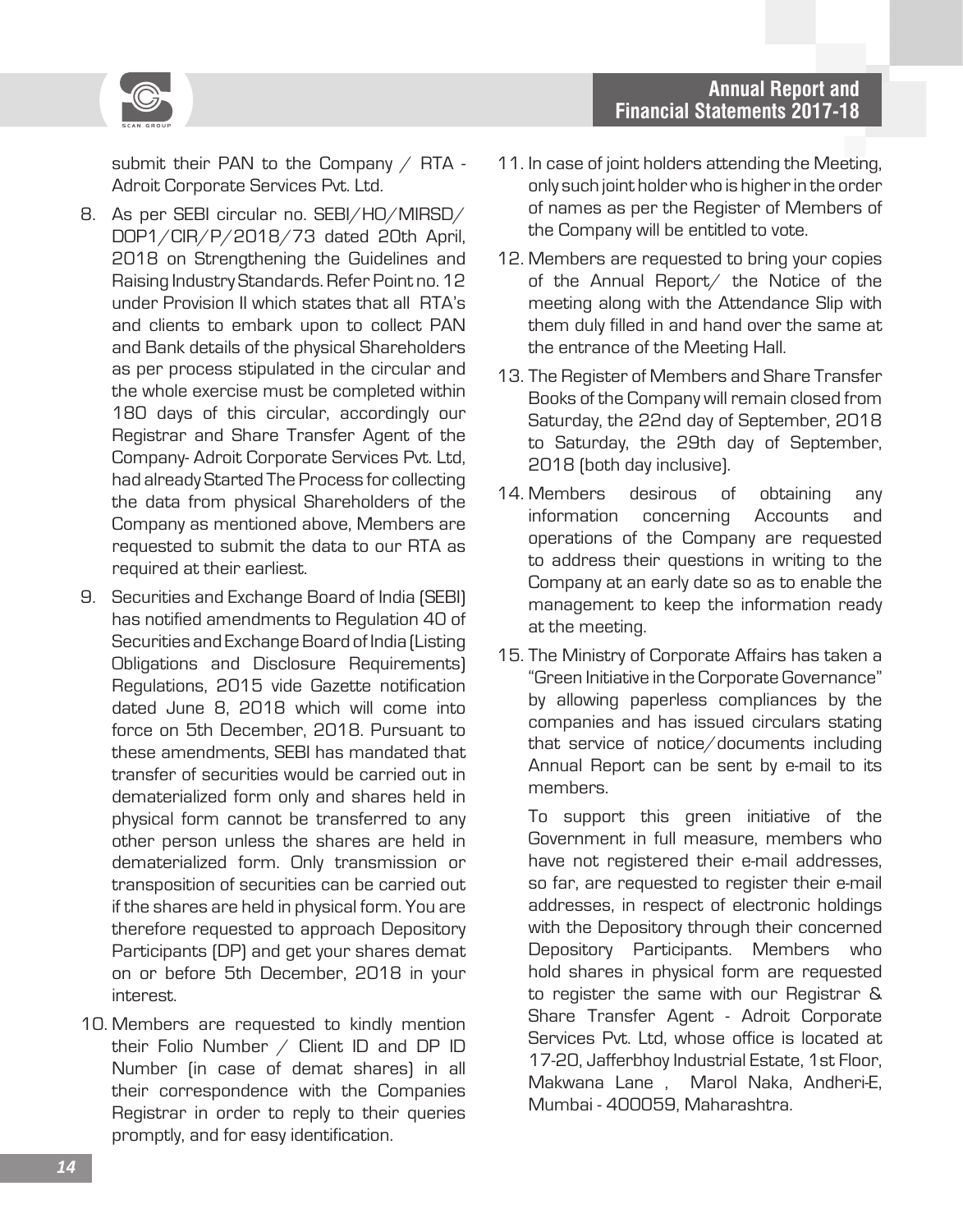

- 16. In accordance with the Companies Act, 2013 read with the rules framed there under, the Annual Report 2017-2018 is being sent to all the members whose email IDs are registered with the Company/Depository Participants(s) unless any member has requested for a physical copy of the report. For members who have not registered their email addresses, physical copy of the Annual Report 2017- 2018 is being sent by the permitted mode.
- 17. Members may also note that the Notice of the 25th Annual General Meeting and the Annual Report for the financial year ended on 31.03.2018 will also be available on the Company's website www.scansteels.com for their download. The physical copies of the aforesaid documents will also be available at the Company's Registered Office in Mumbai for inspection during normal business hours on working days. Even after registering for e-communication, members are entitled to receive such communication in physical form, upon making a request for the same. For any communication, the shareholders may also send requests to the Company's investor email id: secretarial@scansteels.com
- 18. To prevent fraudulent transactions, members are advised to exercise due diligence and notify the Company of any change in address or demise of any member as soon as possible. Members are also advised not to leave their demat account(s) dormant for long. Periodic statement of holdings should be obtained from the concerned Depository Participant and holdings should be verified.
- 19. Corporate Members intending to send their authorized representatives to attend the AGM Pursuant to Section 113 of Companies Act, 2013 are requested to send to the Company a certified true copy of the Board resolution authorizing their representative to attend and vote on their behalf at the Meeting.
- 20. Members are requested to bring their Identity Card or Details of Shares Held (eg. Folio No./

DP ID, CLIENT ID etc.) for easy identification of attendance at the Meeting Hall.

- 21. Members holding shares in single name and physical form are advised to make nomination in respect of their shareholding in the Company. The nomination form SH - 13 can be obtain from Adroit Corporate Services Pvt Limited (RTA),. Members holding shares in electronic form may obtain Nomination forms from their respective Depository Participant (DP). The said form can also be downloaded from the Company's website www.scansteels. com (under 'Investors' section).
- 22. Members who hold shares in physical form in multiple folios in identical names or joint holding in the same order of names are requested to send the share certificates to Adroit Corporate Services Pvt Limited (RTA), for consolidation into a single folio.

#### 23. **VOTING THROUGH ELECTRONIC MEANS**

In compliance with Section 108 of the Companies Act, 2013, Rule 20 of the Companies (Management and Administration) Rules, 2014, as substituted by the Companies (Management and Administration) Amendment Rules, 2015 and Regulation 44 of the SEBI (Listing Obligations and Disclosure Requirements) Regulations, 2015, the Company is pleased to provide to its members facility to exercise their right to vote on resolutions proposed to be considered at the Annual General Meeting by electronic means and the business may be transacted through e-voting services arranged by Central Depository Services (India) Limited ("CDSL"). The members may cast their votes using an electronic voting system from a place other than the venue of the Annual General Meeting ("remote e-voting"). In order to enable the Members, who do not have the access to e-voting facility, to send their assent or dissent in writing in respect of the resolutions as set out in this Notice, the Company is enclosing a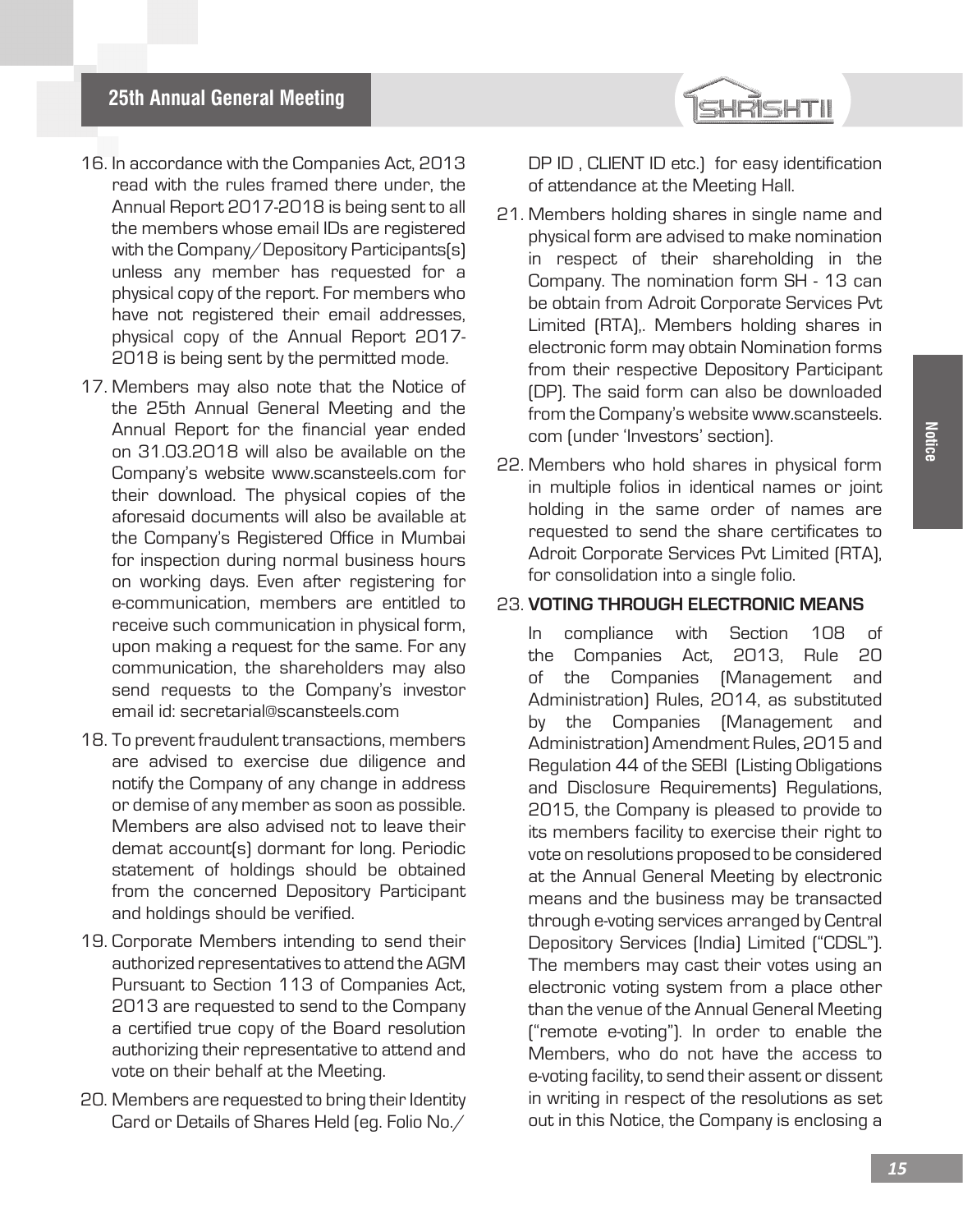



Ballot Form with the Notice. Instructions for Ballot Form are given at the back of the said form and instructions for e-voting are given here in below.

The facility for voting through ballot paper or polling paper will also be made available at the Annual General Meeting and the members attending the meeting who have not cast their vote by remote e-voting or by Ballot Form, shall be able to exercise their right at the meeting.

The Members who have cast their vote by remote e-voting or by Ballot Form prior to the Annual General Meeting may also attend the meeting but shall not be entitled to cast their vote again.

#### **The Process and manner for remote e-voting are as under:**

- (i) The remote e-voting period begins on Wednesday, 26th September, 2018 from 9.00 a.m. and ends on Friday, 28th September, 2018 at 05.00 p.m. During this period shareholders' of the Company, holding shares either in physical form or in dematerialized form, as on the cut-off date (record date) of 22nd September, 2018, may cast their vote electronically. The remote e-voting module shall be disabled by CDSL for voting after 5.00 p.m. on 28th September, 2018.
- (ii) The shareholders should log on to the e-voting website www.evotingindia.com
- (iii) Click on "Shareholders" Tab.
- (iv) Now Enter your User ID:
- a. For CDSL: 16 digits beneficiary ID,
- b. For NSDL: 8 Character DP ID followed by 8 Digits Client ID,
- c. Members holding shares in Physical Form should enter Folio Number registered with the Company
- (v) Next enter the image verification as displayed and Click on Login
- (vi) If you are holding shares in demat form and had logged on to www.evotingindia.com and voted on an earlier voting of any company, then your existing password is to be used.
- (vii) If you are a first time user follow the steps given below:

### **For Members holding shares in Demat Form and Physical Form**

Enter your 10 digit alpha-numeric PAN issued by Income Tax Department (Applicable for both demat shareholders as well as physical shareholders)

• Members who have not updated their PAN with the Company/Depository Participant are requested to use the first two letters of their name and the 8 digits of the given sequence number in the PAN field.

PAN

Dividend Bank **Details** or Date of Birth (DOB)

In case the sequence number is less than 8 digits enter the applicable number of 0's before the number after the first two characters of the name in CAPITAL letters. Eg. If your name is Ramesh Kumar with sequence number 1 then enter RA00000001 in the PAN field.

Enter the Dividend Bank Details or Date of Birth (in dd/mm/yyyy format) as recorded in your demat account or in the company records in order to login.

If both the details are not recorded with the depository or company please enter the member id  $/$  folio number in the Dividend Bank details field as mentioned in instruction (iv).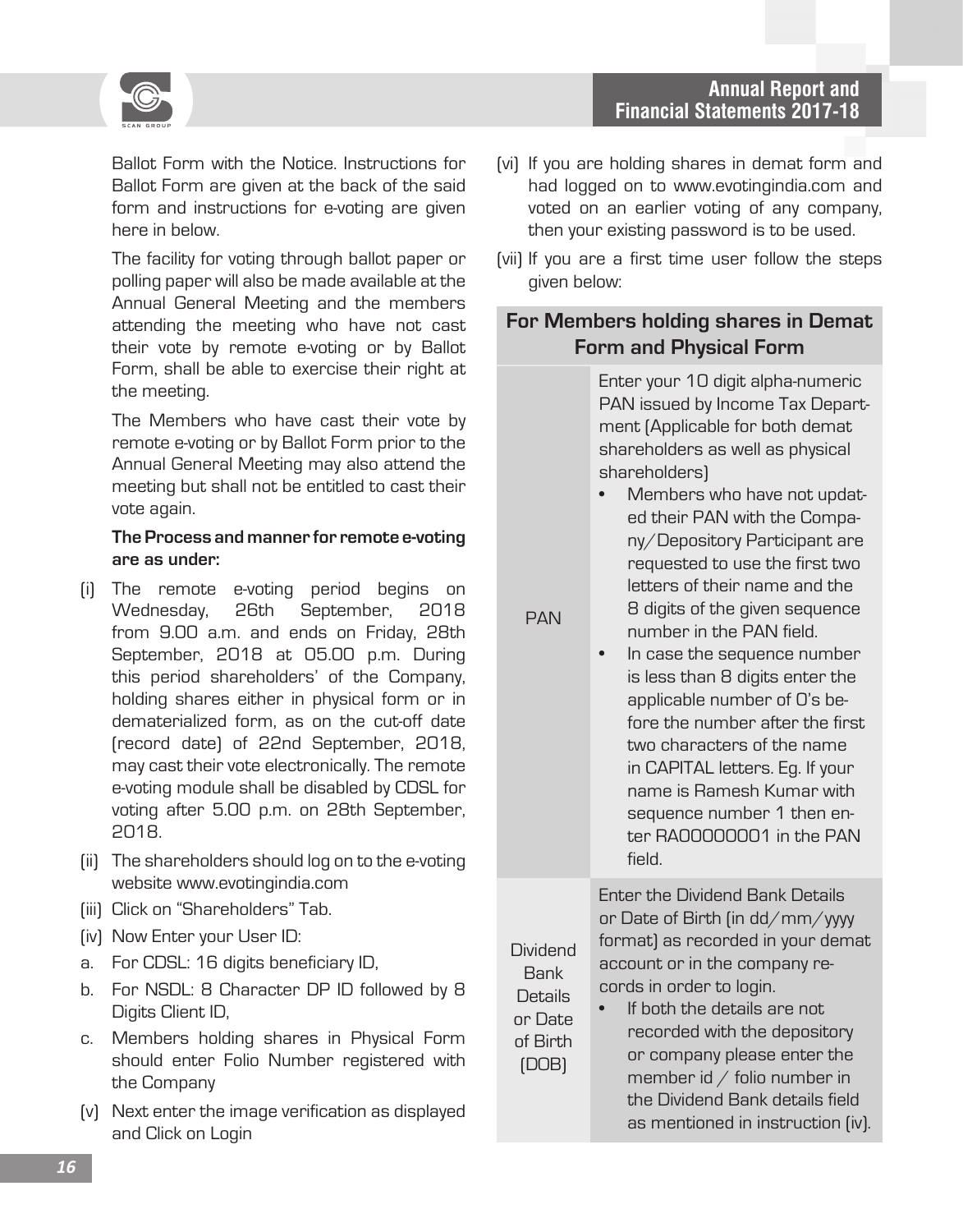- (viii)After entering these details appropriately, click on "SUBMIT" tab.
- (ix) Members holding shares in physical form will then directly reach the Company selection screen. However, members holding shares in demat form will now reach 'Password Creation' menu wherein they are required to mandatorily enter their login password in the new password field. Kindly note that this password is to be also used by the demat holders for voting for resolutions of any other company on which they are eligible to vote, provided that company opts for e-voting through CDSL platform.

It is strongly recommended not to share your password with any other person and take utmost care to keep your password confidential.

- (x) For Members holding shares in physical form, the details can be used only for e-voting on the resolutions contained in this Notice.
- (xi) Click on the EVSN for the relevant SCAN STEELS LIMITED on which you choose to vote.
- (xii) On the voting page, you will see "RESOLUTION DESCRIPTION" and against the same the option "YES/NO" for voting. Select the option YES or NO as desired. The option YES implies that you assent to the Resolution and option NO implies that you dissent to the Resolution.
- (xiii)Click on the "RESOLUTIONS FILE LINK" if you wish to view the entire Resolution details.
- (xiv)After selecting the resolution you have decided to vote on, click on "SUBMIT". A confirmation box will be displayed. If you wish to confirm your vote, click on "OK", else to change your vote, click on "CANCEL" and accordingly modify your vote.
- (xv) Once you "CONFIRM" your vote on the resolution, you will not be allowed to modify your vote.
- (xvi)You can also take out print of the voting done by you by clicking on "Click here to print "option on the Voting page.
- (xvii) If Demat account holder has forgotten the same password / login password then Enter the User ID and the image verification code and click on Forgot Password & enter the details as prompted by the system.
- (xviii) Shareholders can also cast their vote using CDSL's mobile app m-Voting available for android based mobiles. The m-Voting app can be downloaded from Google Play Store. iPhone and Windows phone users can download the app from the App Store and the Windows Phone Store respectively. Please follow the instructions as prompted by the mobile app while voting on your mobile.
- (xix) Note for Non-Individual Shareholders & Custodians:
- Non-Individual shareholders (i.e. other than Individuals, HUF, NRI etc.) and Custodians are required to log on to www.evotingindia.com and register themselves as Corporate and Custodians respectively.
- A scanned copy of the Registration Form bearing the stamp and sign of the entity should be emailed to helpdesk.evoting@cdslindia.com
- After receiving the login details they have to create a compliance user should be created using the admin login and password. The Compliance user would be able to link the account(s) for which they wish to vote on.
- The list of accounts linked in the login should be emailed to helpdesk.evoting@cdslindia.com and on approval of the accounts they would be able to cast their vote.
- A scanned copy of the Board Resolution and Power of Attorney (POA) which they have issued in favour of the Custodian, if any, should be uploaded in PDF format in the system for the scrutinizer to verify the same.
- (xx) Person responsible to address the grievances connected with the electronic voting: Mr. Rakesh Dalvi, Manager of CDSL (Contact No – 1800225533). In case you have any queries or issues regarding e-voting, you may also refer the Frequently Asked Question

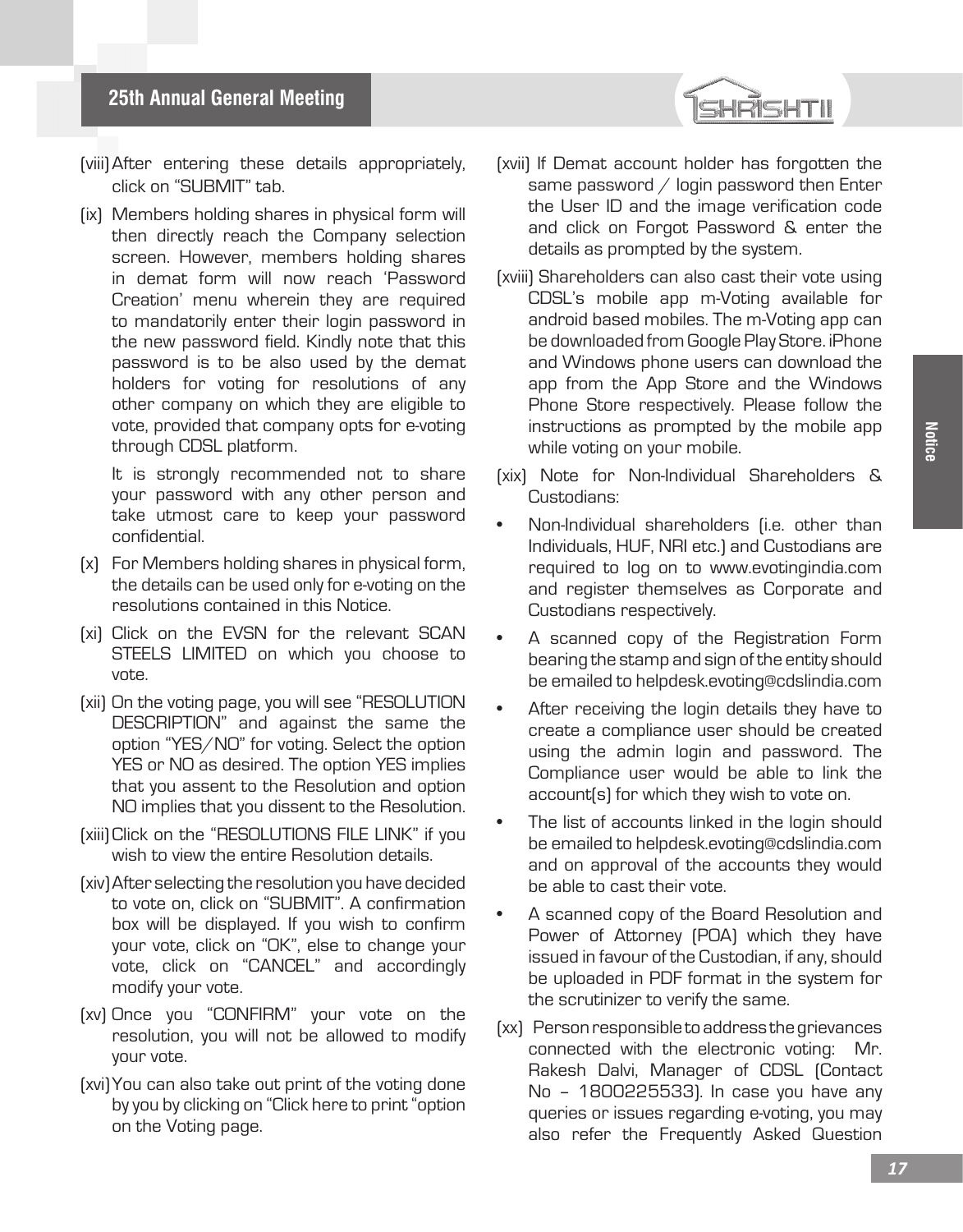

(FAQ) and e-voting manual available at www. evotingindia.com under the help section or write an email to helpdesk.evoting@cdslindia. com.

- (xxi)The voting rights of shareholders shall be in proportion to their shares of the paid up equity share capital of the Company as on the cutoff date (record date) of 22nd September, 2018 and as per the Register of Members of the Company.
- (xxii) Any person, who acquires shares of the Company and become member of the Company after dispatch of the Notice of Annual General Meeting and holding shares as of the cut-off date, i.e., 22nd September, 2018, may obtain the login ID and password by sending a request at helpdesk.evoting@ cdslindia.com. However, if you are already registered with CDSL for remote e-voting then you can use your existing user ID and password for casting your vote. If you forgot your password, you can reset your password by using "Forgot User Details/Password" option available on www.evotingindia.com.
- (xxiii) A person, whose name is recorded in the register of members or in the register of beneficial owners maintained by the depositories as on the cutoff date only shall be entitled to avail the facility of remote e-voting, voting through Ballot Form, as well as voting at the Annual General Meeting.
- (xxiv) M/s. Arihant & Associates (CA Arihant Kumar Bothra) (FRN-021046C), Practicing Chartered Accountant, has been appointed as the Scrutinizer to scrutinize the remote e-voting process (including the Ballot Form received from the Members who do not have access to the remote e-voting process) in a fair and transparent manner.
- (xxv) A copy of this notice has been placed on the website of the company (www.scansteels. com) and the website of CDSL (www.cdslindia. com)
- 24. All documents referred to in the accompanying Notice and the Explanatory Statement shall be open for inspection at the Registered Office, Corporate Office as well as at Head Office of the Company during normal business hours (10.00 am to 1.00 pm) on all working days except Saturdays, up to and including the date of the Annual General Meeting of the Company.
- 25. The register of contracts or agreement in which the director's are interested, maintained under Section 189 of the Companies Act, 2013, will be available for inspection by the members at the AGM.

#### 26. **Voting through Physical Ballot Form:**

The members who do not have access to remote e-voting, are requested to fill in the physical ballot form being part of the Annual Report (a copy of the same is also part of the soft copy of the Annual Report) and submit the same in a sealed envelope to the Scrutinizer. Unsigned, incomplete or incorrectly ticked forms shall be rejected. The ballot form must be received by the Scrutinizer at the office address on or before 28th September, 2018 (5.00 p.m.). The Scrutinizer's decision on the validity of the forms will be final. Members can opt for only one mode of voting i.e. either through remote e-voting or by ballot form. If a member casts votes by both modes, then voting done through remote e-voting shall prevail and Ballot Form shall be treated as invalid.

#### 27. **Voting Facility at AGM**

At the Annual General Meeting, at the end of the discussion of the resolutions on which voting is to be held, the Chairman shall with the assistance of the Scrutinizer order voting, by way of Ballot paper, for all those members who are present but have not cast their vote electronically using the remote e-voting facility or Ballot Form.

28. The Scrutinizer shall immediately after the conclusion of voting at the Annual General Meeting, first count the votes at the Annual General Meeting, thereafter unblock the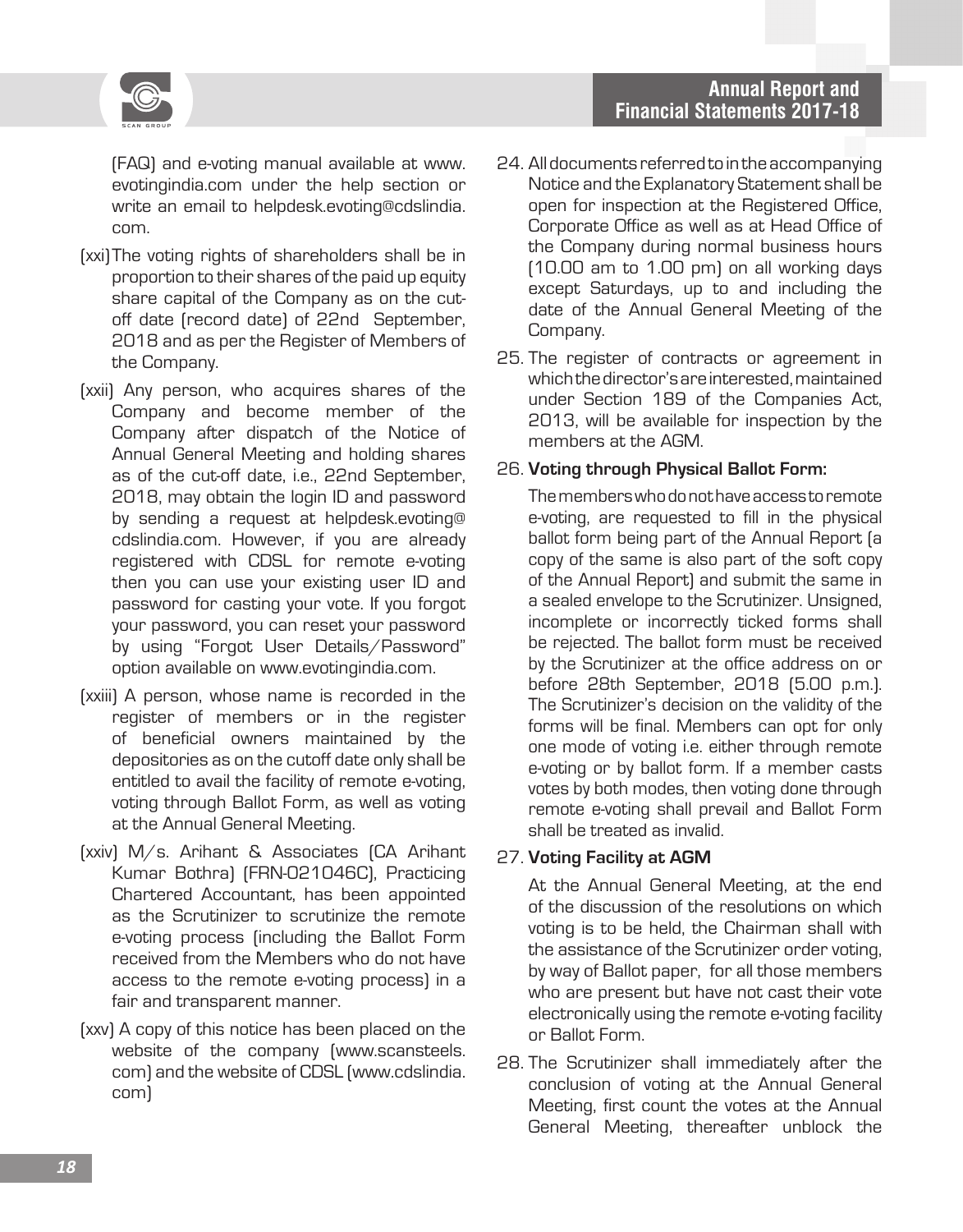

votes cast through remote e-voting in the presence of at least two witnesses not in the employment of the Company and make not later than 3 (Three days) from the conclusion of the meeting, a consolidated Scrutinizer's Report of the total votes cast in favour or against, if any, to the Chairman or a person authorised by him in writing who shall countersign the same.

- 29. The Chairman or a person authorised by him in writing shall declare the result of voting forthwith.
- 30. The results declared along with the Scrutinizer's Report shall be placed on the Company's website www.scansteels.com and on the website of CDSL www.evotingindia. com immediately after the result declared by the Chairman or any other person authorised by the Chairman and the same shall be

communicated to BSE Limited, where the shares of the Company are listed. The above said report and results shall also be displayed on the notice board of the company at its registered office and its head office as well as corporate office. The resolutions, if passed by a requisite majority, shall be deemed to have been passed on the date of the Annual General Meeting (i.e. 29th September, 2018)

- 31. The investors may contact the Company Secretary for redressal of their grievances/ queries. For this purpose, they may either write to him at the Registered office address or e-mail their grievances/queries to the Company Secretary at the following e-mail address: secretarial@scansteels.com
- 32. Route-map from Andheri Railway Station to E-Square, the venue of the Meeting is as under.



#### **REGISTERED OFFICE:-**

104-105, "E- Square", Subhash Road, Opp. Havmor Ice Cream, Vile Parle (E), Mumbai – 400057 CIN: L27209MH1994PLC076015 Web Site: www.scansteels.com Email – id: secretarial@scansteels.com

Place: Bhubaneswar Date: 14th August, 2018

#### BY ORDER OF THE BOARD FOR SCAN STEELS LIMITED

Sd/- **Prabir Kumar Das** (President & Company Secretary)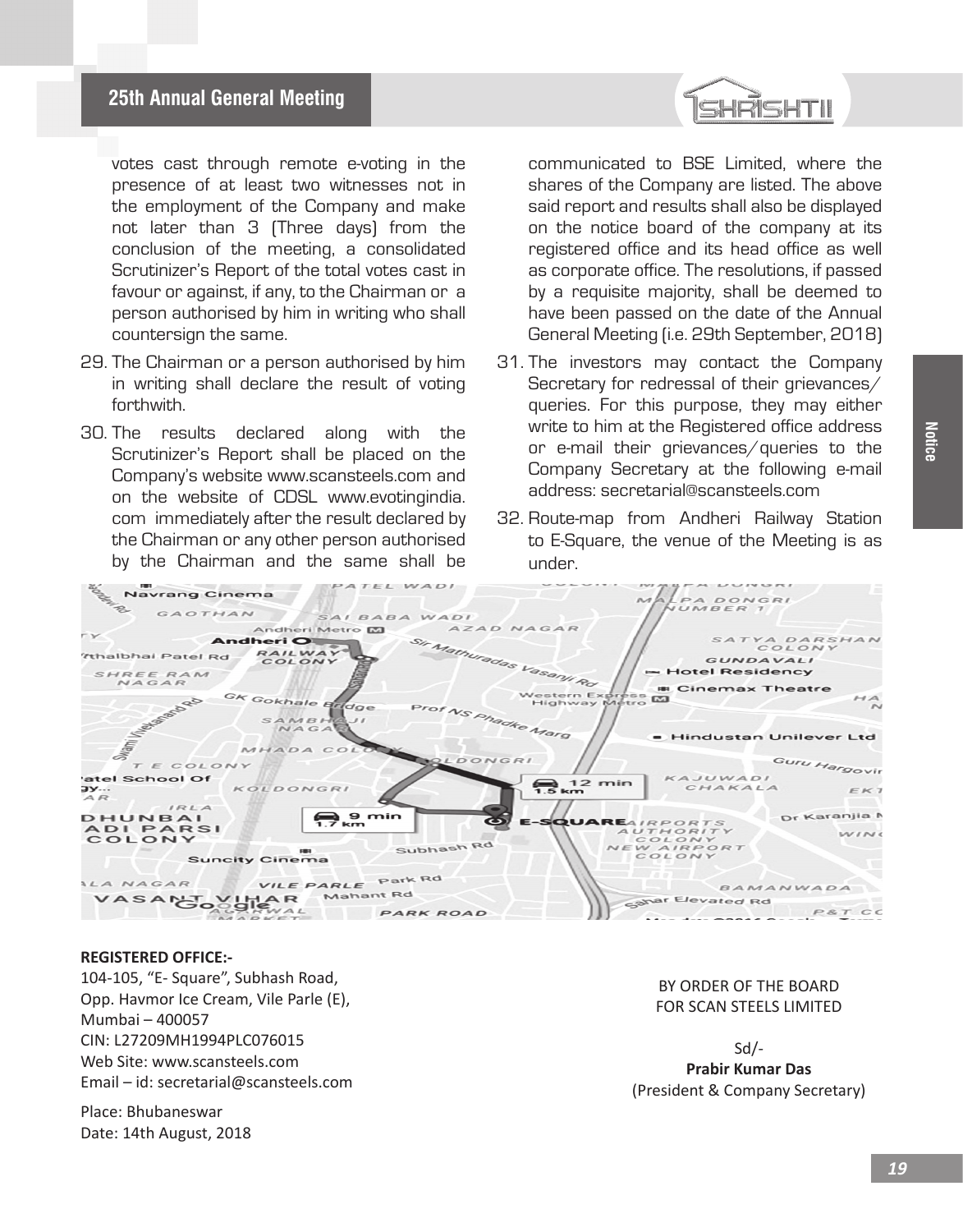

# **EXPLANATORY STATEMENT PURSUANT TO SECTION 102 (1) OF THE COMPANIES ACT, 2013.**

As required by Section 102 of the Companies Act, 2013, (hereinafter referred to as "the Act") the following Explanatory Statements set out all material facts relating to the business mentioned under Item Nos. 3 to 4 of the accompanying Notice dated 14th August, 2018.

#### **ITEM NO. 3**

The Board of Directors of the Company ('the Board') at the meeting held on 30th May, 2018, on the recommendation of the Audit Committee, have approved the appointment and remuneration of M/s. Ray, Nayak & Associates, Partner CMA. Chaitanya Kumar Ray, Cost Accountants, to conduct audit of Cost Records maintained by the Company in respect of all applicable products of the Company for the financial year 2018-19 at a remuneration of  $\overline{\zeta}45000/-$  plus tax as applicable and reimbursement of out-of-pocket expense incurred.

In terms of Section 148 of the Companies Act, 2013 read with Rule 14 of the Companies (Audit and Auditors) Rules, 2014, the remuneration of the Cost Auditors needs ratification by the Members. Accordingly, the members are requested to pass an Ordinary Resolution as set out in Item No. 3 of the notice for ratification of the payment of remuneration of the cost auditors for F.Y. 18-19.

None of the Directors and Key Managerial Personnel of the Company, or their relatives, is interested in these Resolutions.

#### **ITEM NO. 4**

Mr. Praveen Kumar Patro (DIN: 02469361), aged about 44 years is a B-Tech (Electric) having more than 17 years of industrial and business experience in steel sector. He is involved in Projects and operations of the Company.

Pursuant to the recommendation of Nomination and Remuneration Committee, the Board of Directors of the Company vide resolution passed on May 30, 2018 approved appointment of Mr. Praveen Kumar Patro as Additional Director on the Board of the Company with effect from May 30, 2018 as a Executive Director (designated as Director- project) in accordance with the provisions contained in Section 152, 161(1), 197 read with Section 196 , 198 & Schedule V and other applicable provisions, if any, of the Companies Act 2013 and the Rules made there under. Mr. Praveen Kumar Patro will hold office up to the date of ensuing Annual General Meeting ("AGM") and is eligible to be appointed as a director of the company. The Company has, in terms of Section 160 of the Act, received a notice in writing, from a member, proposing the candidature of Mr. Patro for the office of Director. Mr. Patro once appointed will be liable to retire by rotation and will be subject to the Company's Policy on Retirement of Directors.

This explanatory statement may also be read and treated as disclosure in compliance with the requirements of Section 190 of the Companies Act, 2013.

The details of remuneration payable to Mr. Praveen Kumar Patro and the terms and conditions of the appointment are given below:

#### **I. Period of appointment:**

May 30, 2018 to May 29, 2023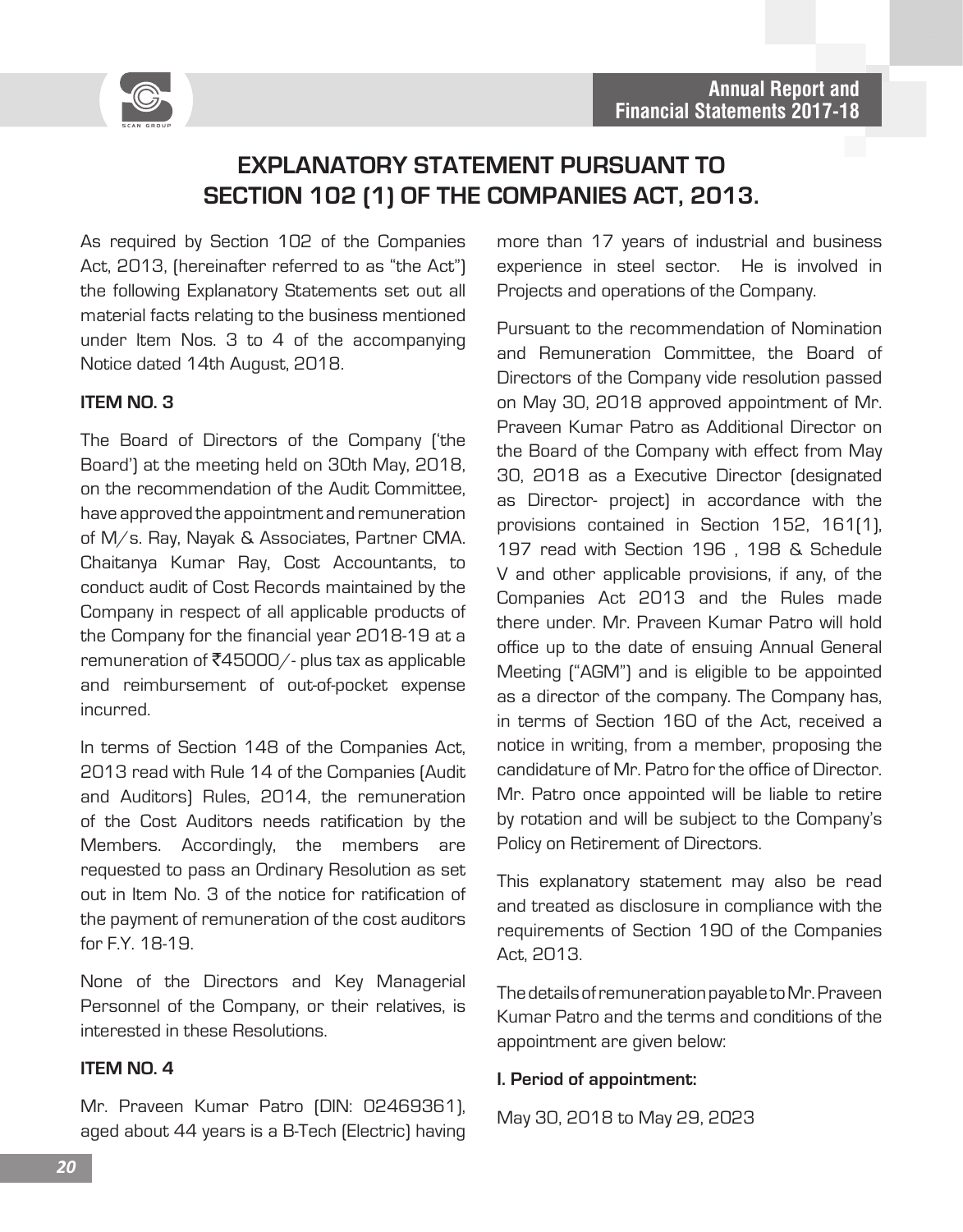#### **II.A) Remuneration:**

In the Board Meeting held on 30th May, 2018, it was proposed to pay overall salary of  $\bar{\bar{\mathcal{E}}}$  6,00,000/per annum. The salary payable to Mr. Praveen Kumar Patro is in consonance & comparable with industry norms and in accordance with the provisions of the Companies Act, 2013 read with Schedule V and other applicable provisions of the Companies Act, 2013.

The annual increments will be decided by the Board of Directors and will be merit-based and take into account other relevant factors.

#### **B) Minimum Remuneration:**

Notwithstanding anything to the contrary herein contained where in any financial year during the currency of the tenure of executive director, the Company has no profits or its profits are inadequate, the Company will pay him remuneration by way of salary, benefits and perquisites and allowances, bonus/performance linked incentive as approved by the Board and to the extent permitted under the Act.

#### **Notes:**

i. Mr. Praveen Kumar Patro shall not, during the continuance of his employment or at any time thereafter, divulge or disclose to whomsoever or make any use whatsoever, whether for his own or for any other purpose other than that of the Company, any information or knowledge obtained by him during his employment with the business or affairs or other matters whatsoever of the Company and it shall be Mr. Praveen Kumar Patro endeavour, during the continuance of his employment, to prevent any other person from disclosing the aforesaid information.

ii. If Mr. Praveen Kumar Patro is guilty of such inattention to or negligence in the conduct of the business of the Company or of misconduct or of any other act or omission inconsistent with his duties as Director or any breach of the terms of his appointment, as in the opinion of all other Directors renders his retirement from the office desirable, the opinion of such other Directors shall be final, conclusive and binding on him and the Company may, by giving thirty days' notice in writing, terminate this appointment and he shall cease to be the Director of the Company, upon expiration of such notice.

SHRISHTII

iii. In the event of any re-enactment or recodification of the Companies Act, 2013 or the Income Tax Act, 1961 or SEBI (Listing Obligations and Disclosure Requirements) Regulations, 2015 or amendments thereto, the foregoing shall continue to remain in force and the reference to various provisions of the Companies Act, 2013 or the Income Tax Act, 1961 or SEBI (Listing Obligations and Disclosure Requirements) Regulations, 2015 shall be deemed to be substituted by the corresponding provisions of the new Act or the amendments thereto or the Rules and notifications issued there under.

The Company has received from Mr. Praveen Kumar Patro (i) Consent in writing to act as Director in Form DIR-2 pursuant to Rule 8 of the Companies (Appointment and Qualification of Directors) Rules, 2014 and (ii) Intimation in Form DIR-8 in terms of the Companies (Appointment and Qualification of Directors) Rules, 2014, to the effect that he is not disqualified under Section 164(2) of the Act.

**Notice**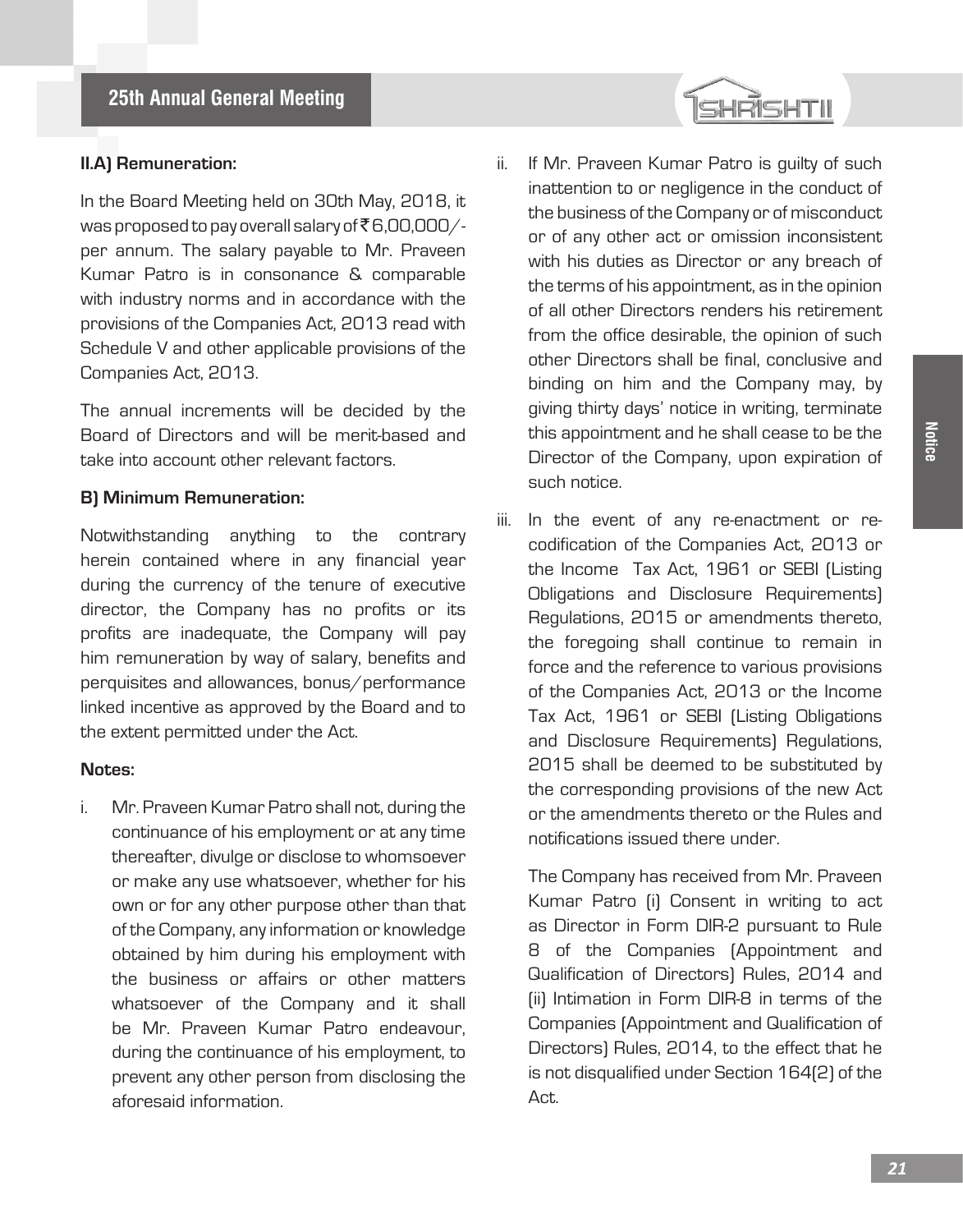

Mr. Praveen Kumar Patro does not hold any Equity Share in the Company and is not related to any Director or Key Managerial Personnel of the Company in any way.

Brief particulars of Mr. Praveen Kumar Patro, as required under SEBI (Listing Obligations and Disclosure Requirements) Regulations, 2015 is annexed to this Notice.

The Board of Directors recommends the resolution in relation to the appointment of Executive Director, for the approval of the members of the Company.

Except Mr. Praveen Kumar Patro, none of the Director, Key Managerial Personnel or their respective relatives are concerned or interested in the Resolutions mentioned at Item Nos. 4 of the Notice.

#### **REGISTERED OFFICE:-**

104-105, "E- Square", Subhash Road, Opp. Havmor Ice Cream, Vile Parle (E), Mumbai – 400057 CIN: L27209MH1994PLC076015 Web Site: www.scansteels.com Email – id: secretarial@scansteels.com

Place: Bhubaneswar Date: 14th August, 2018

#### BY ORDER OF THE BOARD FOR SCAN STEELS LIMITED

Sd/- **Prabir Kumar Das** (President & Company Secretary)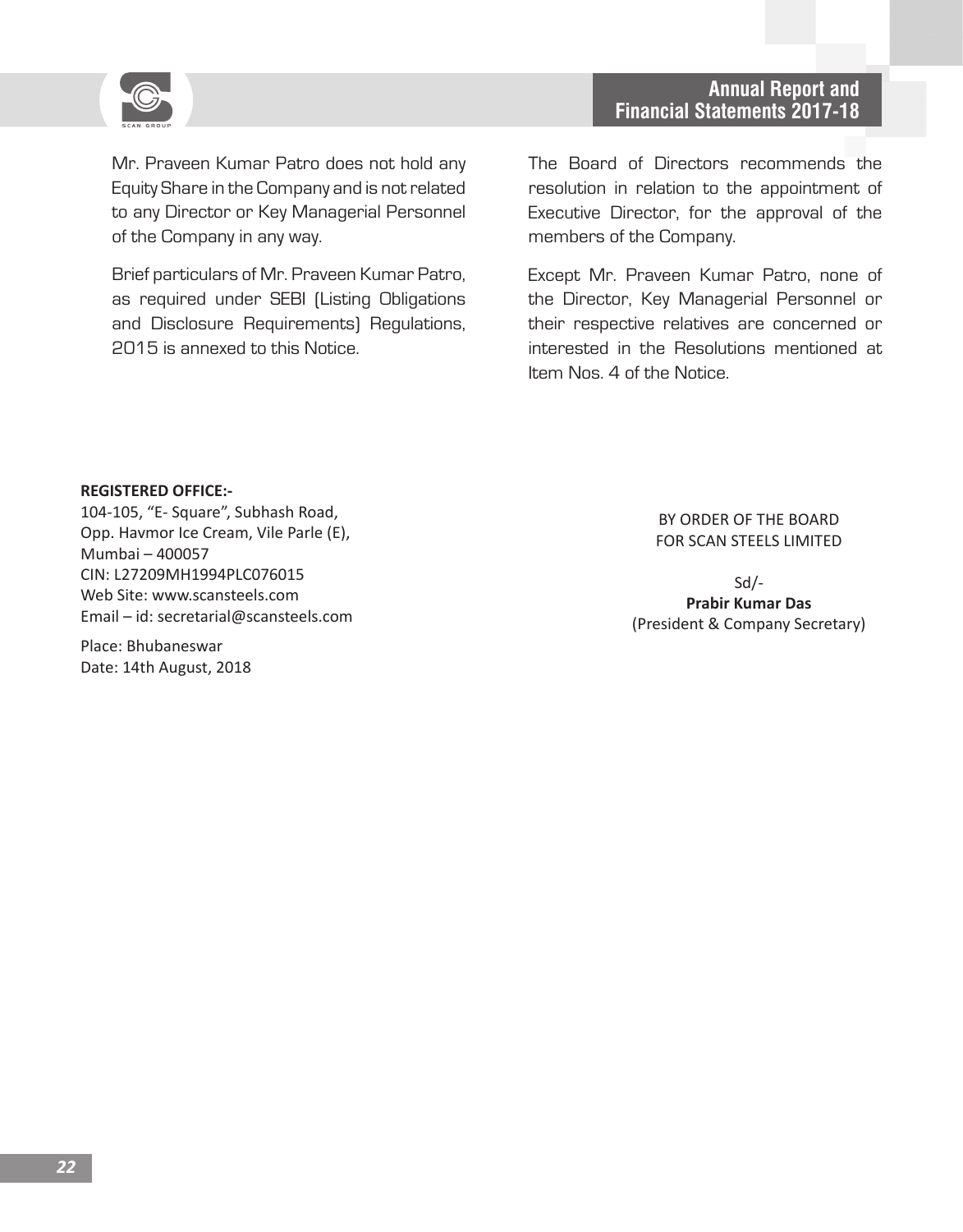

# *INFORMATION REQUIRED TO BE FURNISHED UNDER REGULATION 36 (3) OF THE SEBI (LISTING OBLIGATIONS AND DISCLOSURE REQUIREMENTS) REGULATIONS, 2015 FOR DIRECTORS SEEKING APPOINTMENT / REAPPOINTMENT IN FORTHCOMING ANNUAL GENERAL MEETING.*

| Name                             | Age         | Qualification          | Experience                                                                                                                                                                                                                                                                                                                                                                                                                                                                                                                                                  | Position in<br>the Com-<br>pany     | Listed Co. (other than SSL) in<br>which directors hold director-<br>ship and committee member-<br>ship. |                                                | Sharehold-<br>ings in the<br>Company               | Direc-<br>tors<br>inter-se<br>relation    |     |
|----------------------------------|-------------|------------------------|-------------------------------------------------------------------------------------------------------------------------------------------------------------------------------------------------------------------------------------------------------------------------------------------------------------------------------------------------------------------------------------------------------------------------------------------------------------------------------------------------------------------------------------------------------------|-------------------------------------|---------------------------------------------------------------------------------------------------------|------------------------------------------------|----------------------------------------------------|-------------------------------------------|-----|
|                                  |             |                        |                                                                                                                                                                                                                                                                                                                                                                                                                                                                                                                                                             |                                     | Director-<br>ship                                                                                       | Chair<br>person<br>of Board<br>Commit-<br>tees | Memb-<br>ers of<br><b>Board</b><br>Commit-<br>tees |                                           |     |
| Mr.<br>Rajesh<br>Gadodia         | 45 years    | Mechanical<br>Engineer | having more than 22<br>years of industrial and<br>business experience,<br>primarily in the steel<br>sector. He is primarily<br>involved in business<br>development activi-<br>ties of the company<br>and manages the<br>distribution network<br>of the company in the<br>coastal, northern and<br>southern region of<br>Odisha and southern<br>India operation. In<br>finance he had the<br>exposure in Treasury,<br>Accounting, MIS,<br>Forex Risk Manage-<br>ment, Taxation, IT and<br>all other related areas<br>with exposure in India<br>and overseas. | Non-Execu-<br>tive Chair-<br>ma-n   | Nil                                                                                                     | Nil                                            | Nil                                                | 3535531<br>(as on 31st<br>March,<br>2018) | Nil |
| Mr.<br>Praveen<br>Kumar<br>Patro | 44<br>years | B-Tech (Electric)      | having more than 20<br>years of industrial and<br>business experience<br>in steel sector. He is<br>involved in Projects<br>and operations of the<br>Company.                                                                                                                                                                                                                                                                                                                                                                                                | (Executive)<br>Director-<br>Project | Nil                                                                                                     | Nil                                            | Nil                                                | Nil                                       | Nil |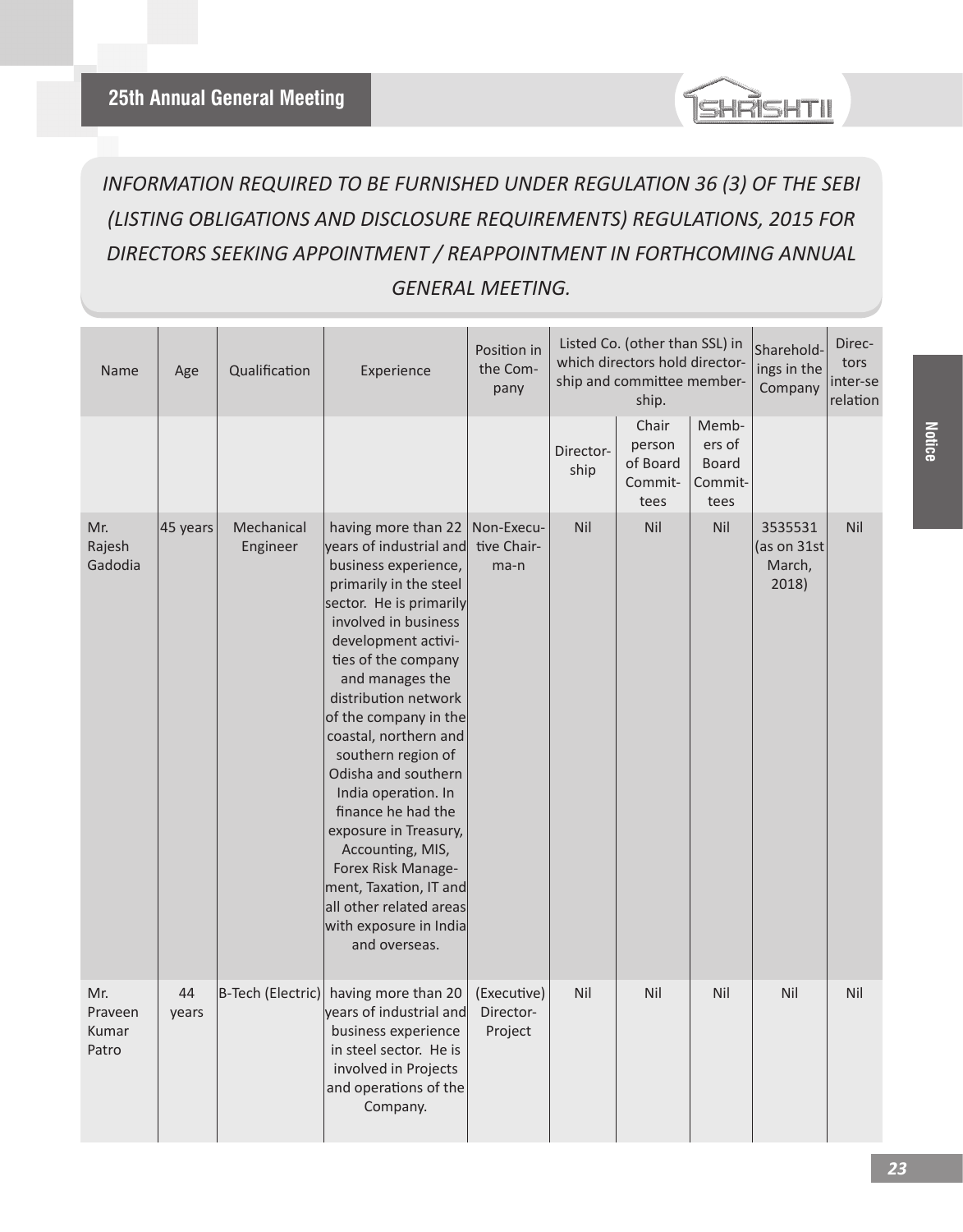**Financial Statements 2017-18 25th Annual General Meeting** Regd. Office: Off. No. 104,105, E-Square, 1st Floor, Subhash Road, Opp. Havmor Ice- Cream, Vile Parle (East), Mumbai - 57

> The Ministry of Corporate Affairs (MCA) has taken a "Green Initiative in the Corporate Governance" by allowing paperless compliances by the Companies vide its circular no. 17/2011 dated April 21, 2011 and 18/2011 dated April 29, 2011 after considering certain provisions of the Information Technology Act, 2000, permitted the companies to send the notices / annual reports etc. through email to its members. To support this green initiative of the MCA whole heartedly, members who have not yet registered their email address, are requested to register their e-mail address with the Depository through their concerned Depository Participant and members who hold shares in physical mode are requested to intimate their e-mail address at which they would like to receive the above documents electronically, either to the company or to its Registrar and Share Transfer Agent. Shareholders are requested to fill the consent form below and send it to the Registrar and Share Transfer Agent, Adroit Corporate Services Pvt. Limited or to the company

#### **CONSENT FOR RECEIVING DOCUMENTS IN ELECTRONIC MODE** *(Pursuant to circulars no. 17/2011 dated April 21, 2011 and 18/2011 dated April 29, 2011)*

To,

Adroit Corporate Services Private Limited 17-20, Jafferbhoy Industrial Estate, Makwana Lane, Marol Naka, Andheri (E), Mumbai-400 059.

Dear Sir, I/We **I** and the state of the state of the shareholder (s) of Scan Steels Limited, agree to receive all notices and documents including the Annual Report, Notice for General Meetings and other Shareholders Communication in electronic mode (through email).

I/We request you to kindly register my / our below mentioned email id in the Company's records for sending such communication through email.

| *Applicable for members holding shares in electronic form. |  |  |
|------------------------------------------------------------|--|--|

| Name of the Sole / First Shareholder                                                |                                          |
|-------------------------------------------------------------------------------------|------------------------------------------|
| Name of the Joint Shareholders (if any) :                                           |                                          |
| No. of Shares held<br>E-mail id for receipt of documents in<br>Electronic mode<br>٠ |                                          |
| Date:<br>Place:<br>Note:                                                            | Signature:<br>(Sole / First Shareholder) |

1. Shareholders are requested to inform the Company's Registrar and Share Transfer Agents as and when there is change in their registered email-id.

2. for shares held in demat form, shareholders are also requested to inform /update their email-ids to their respective Depository Participants.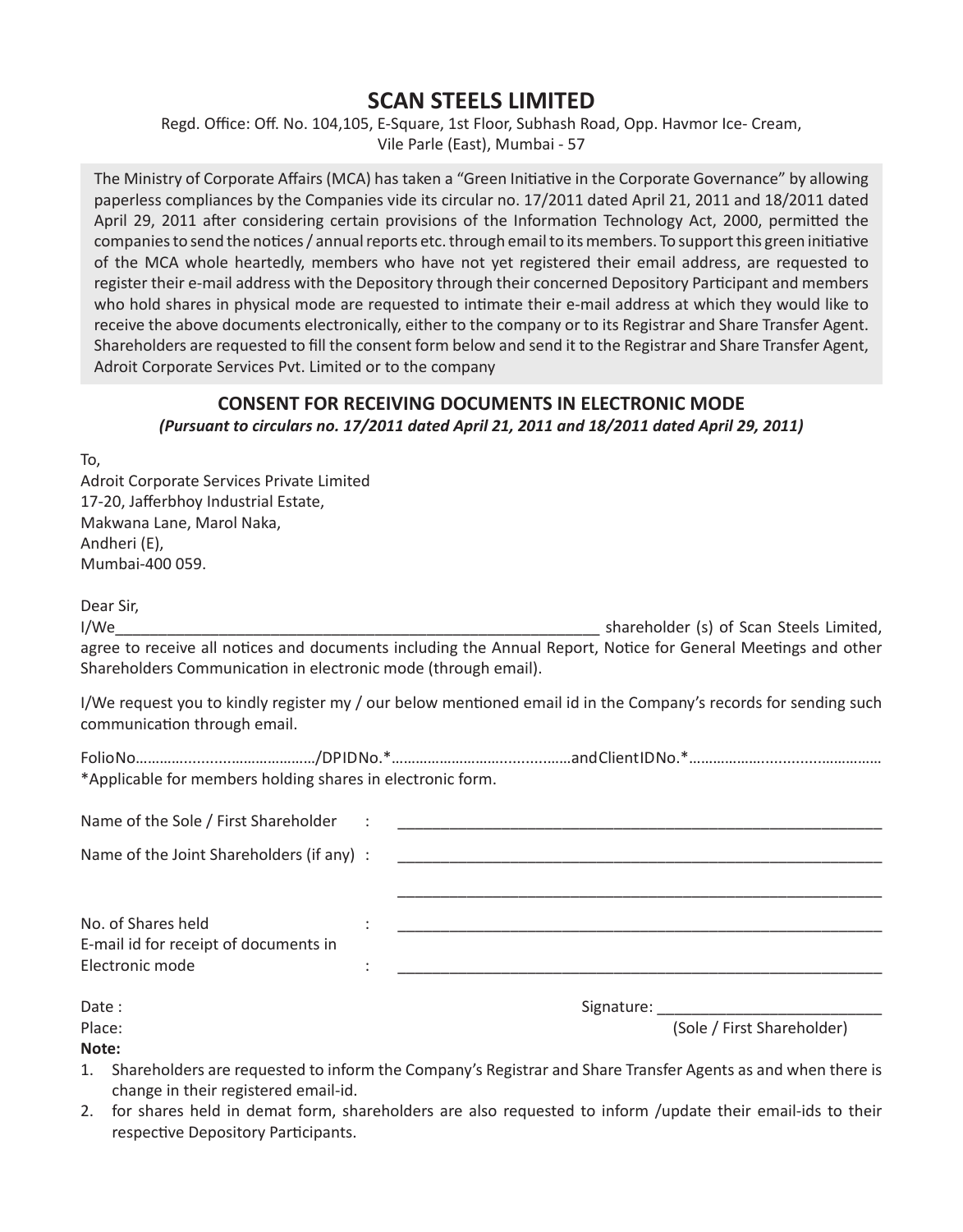### Regd. Office: Off. No. 104,105, E-Square, 1st Floor, Subhash Road, Opp.Havmor Ice- Cream, Vile Parle (East), Mumbai – 57. (CIN L27209MH1994PLC076015 )

#### **25th Annual General Meeting- 29th September, 2018 at 10.00 a.m.**

# **ATTENDANCE SLIP**

| DP ID:                             | Client ID:     |  |  |
|------------------------------------|----------------|--|--|
|                                    | No. of Shares: |  |  |
| Name of the Shareholder            |                |  |  |
| Joint Holder 1                     |                |  |  |
| Joint Holder 2                     |                |  |  |
|                                    |                |  |  |
| Name of the Proxy / Representative |                |  |  |

I/We hereby record my/our presence at the 25th Annual General Meeting of the Company to be held at E-Square, Conference room (Off. no-11), Ground Floor, Subhash Road, Opp. Havmor Ice Cream, Vile Parle (E), Mumbai-400057 on Saturday, the 29th Day of September, 2018 at 10.00 A.M.

Signature of the Share Holder/Proxy / Representative :……………............................................................................……

**NOTES:** 

- **1) Please complete the Folio/ DP ID-Client ID No. and name of the Member/ Proxy, sign this Attendance Slip and hand it over, duly signed, at the entrance of the Meeting Hall.**
- **2) Shareholder/ Proxy holder desiring to attend the meeting should bring his/her copy of the Annual Report for reference at the meeting.**
- **3) Members are requested to Bring their Identity Cards or details of Shares held by them in the Company (i.e. Folio no. , DP ID, CLIENT ID) while Coming to attend the Annual General Meeting for easy identification.**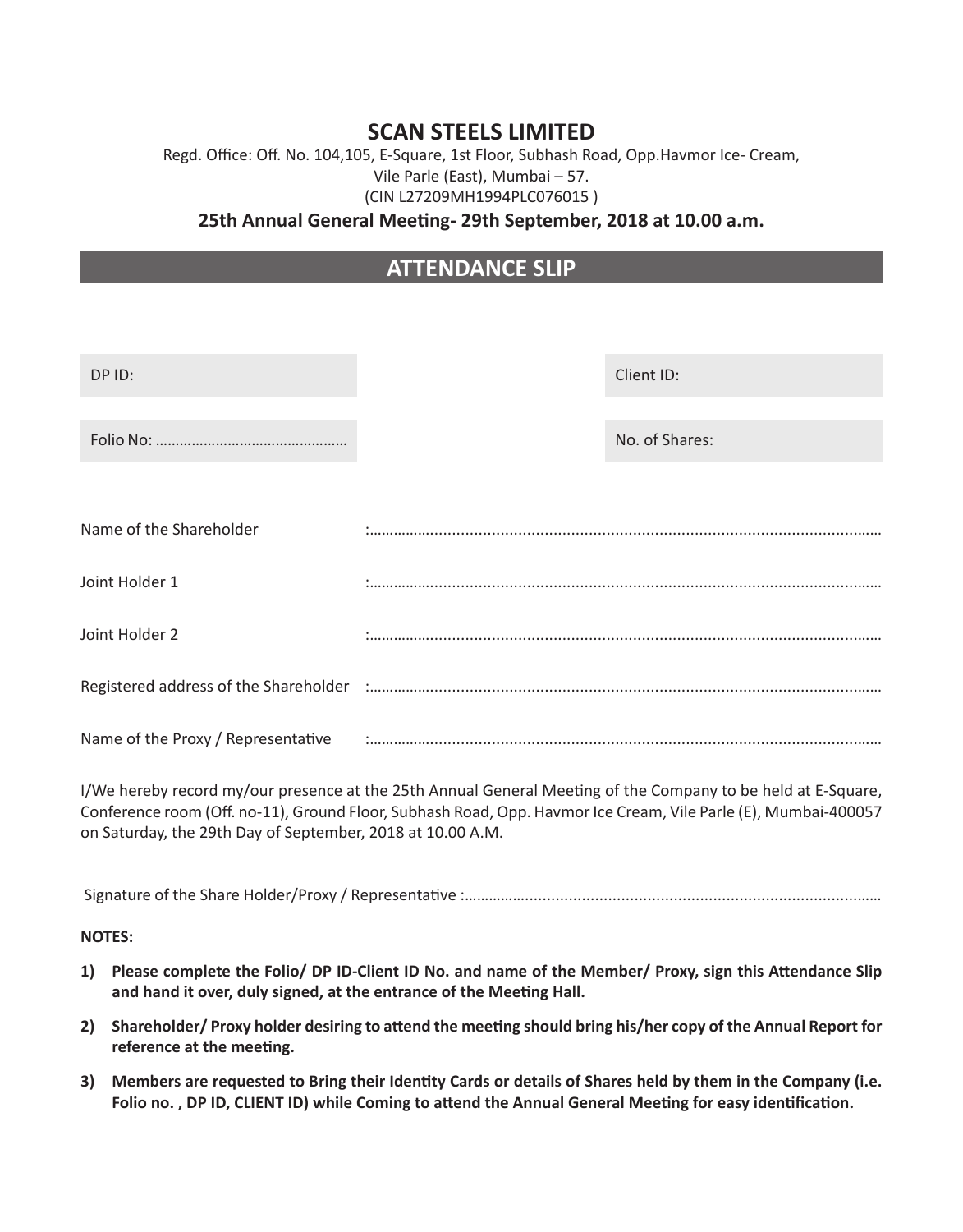### **PROXY FORM**

#### **(Form No. MGT-11)**

(Pursuant to Section 105(6) of the Companies Act, 2013 and Rule 19(3) of the Companies (Management and Administration) Rules 2014)

| <b>CIN</b>                | L27209MH1994PLC076015                                                                                                |
|---------------------------|----------------------------------------------------------------------------------------------------------------------|
| Name of the Company       | Scan Steels Limited                                                                                                  |
| Registered office         | 104 - 105, E Square, 1 <sup>st</sup> Floor, Subhash Road, Opp. Havmor Ice Cream, Vile<br>Parle (E), Mumbai - 400057. |
| Name of the Member(s)     |                                                                                                                      |
| <b>Registered Address</b> |                                                                                                                      |
| Email - id                |                                                                                                                      |
| Folio No. / Client ID     |                                                                                                                      |

I/We, being the member(s)of…………....................………....shares of the above named company, hereby appoint :

| 1.             | Name      |
|----------------|-----------|
|                | Address   |
|                | E-mail Id |
|                | Signature |
| or failing him |           |
| 2.             | Name      |
|                | Address   |
|                | E-mail Id |
|                | Signature |

as my/our proxy to attend and vote (on a poll) for me/us and on my/our behalf at the 25<sup>th</sup> Annual General Meeting of the company, to be held on the 29<sup>th</sup> September 2018 at 10.00 A.M at E-Square, Conference room (Off. no-11), Ground Floor, Subhash Road, Opp. Havmor Ice Cream, Vile Parle (E), Mumbai – 400057 and at any adjournment thereof in respect of such resolutions as are indicated below. The security holder may vote either for or against each of the resolutions mentioned in the AGM notice.

| Sr. No.          | <b>RESOLUTIONS</b>                                                                                                                                                                   |
|------------------|--------------------------------------------------------------------------------------------------------------------------------------------------------------------------------------|
| 1.               | Ordinary resolution for adoption of Audited Financial Statements, Report of the Board of Directors and<br>Auditors for the year ended 31-03-2018                                     |
| 2.               | Ordinary resolution for re-appointment of director in place of Mr. Rajesh Gadodia (DIN: 00574465),<br>who retires by rotation and being eligible, offers himself for re-appointment. |
| 3.               | Ordinary Resolution for ratification of Remuneration of Cost Auditors under section 148 of the com-<br>panies Act, 2013                                                              |
| $\overline{4}$ . | Ordinary Resolution for Appointment and terms of remuneration of Mr. Praveen Kumar Patro as an<br>executive director of the Company                                                  |
| Signed this      | day of<br>ንበ1 Ջ                                                                                                                                                                      |

Signed this…....................……….day of……...............…….2018

Signature of shareholder :……………………………................……..

**Financial Statements 2017-18 25th Annual General Meeting**

Signature of proxy holder(s) :………………………...........………….

**Note : This form of proxy in order to be effective should be duly completed, signed and deposited at the Registered Office of the Company, not less than 48 hours before the commencement of the Meeting.**

AFFIX REVENUE STAMP OF NOT LESS THEN Rs. 1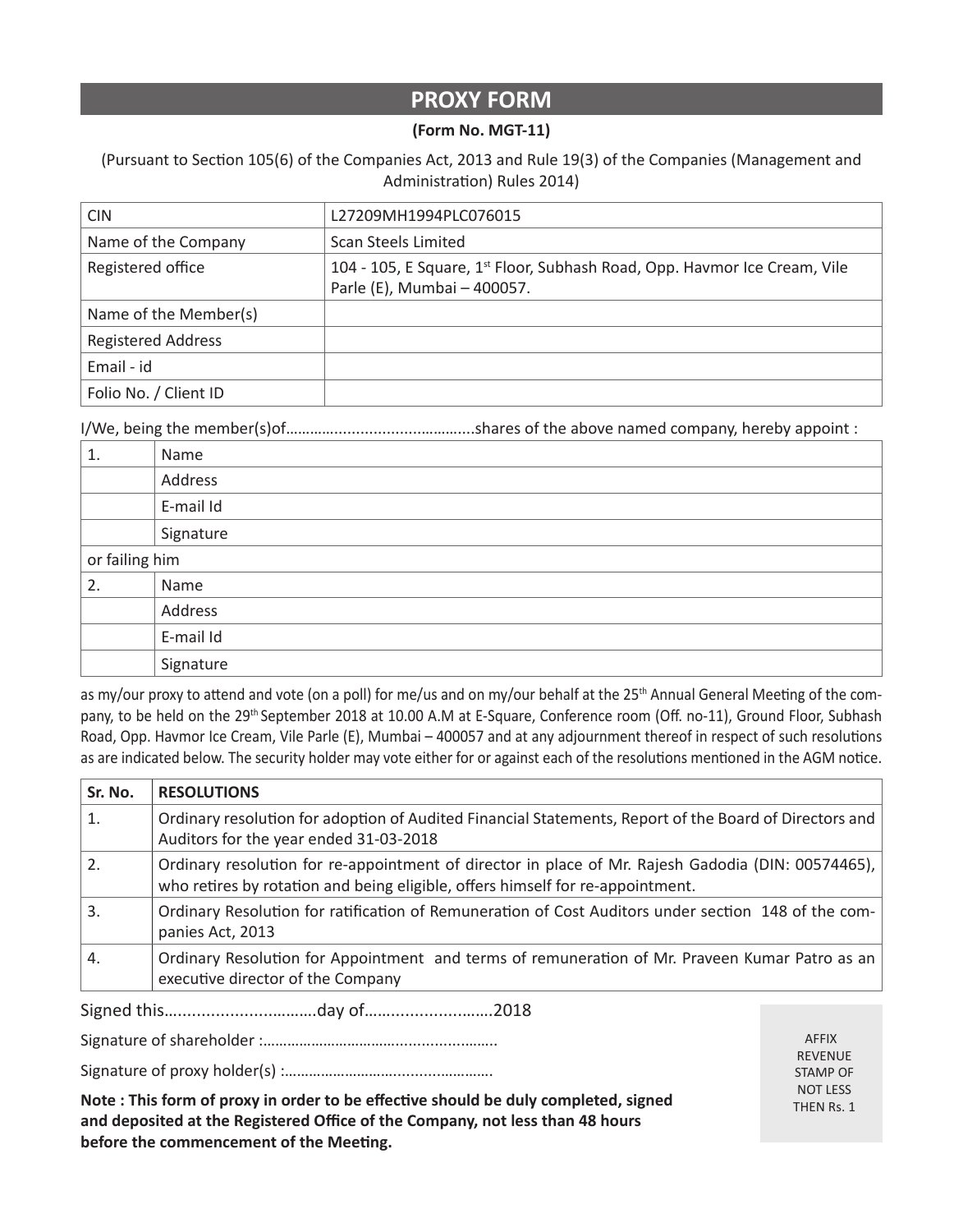(CIN L27209MH1994PLC076015 )

**Registered Office :** Office No. 104/105, E-Square, 1St Floor, Subhash Road, Opp. Havmor Ice cream, Vile Parle (East), Mumbai – 400057 , Website : www.scansteels.com Email: secretarial@scansteels.com Telephone : +91 02226185461; 02226185462; Fax : +91 02226185463

#### **BALLOT FORM FOR VOTING ON RESOLUTIONS IN THE 25th ANNUAL GENERAL MEETING OF THE COMPANY TO BE HELD ON SATURDAY, THE 29TH DAY OF SEPTEMBER, 2018 AT 10.00 A.M.**

- 1. Name(s) / Registered Address : of the sole / first named Member
- 2. Name(s) of the Joint Holder(s) if any :
- 3. Registered Folio No. :
- 4. Number of Share(s) held :

I/We hereby exercise my/our vote in respect of the following resolutions to be passed for the business stated in the Notice of the Annual General Meeting dated 14th August, 2018, by conveying my / our assent or dissent to the resolutions by placing tick ( $\checkmark$ ) mark in the appropriate box below :

| Sr.<br>No. | <b>RESOLUTIONS</b>                                                                                                                                                                      | No. of<br><b>Shares</b> | I/We assent<br>to the<br><b>Resolution</b><br>(FOR) | I /We dissent<br>to the<br><b>Resolution</b><br>(AGAINST) |
|------------|-----------------------------------------------------------------------------------------------------------------------------------------------------------------------------------------|-------------------------|-----------------------------------------------------|-----------------------------------------------------------|
|            | <b>ORDINARY BUSINESS</b>                                                                                                                                                                |                         |                                                     |                                                           |
| 1.         | Ordinary resolution for adoption of Audited Financial<br>Statements, Report of the Board of Directors and Auditors for<br>the year ended 31-03-2018                                     |                         |                                                     |                                                           |
| 2.         | Ordinary resolution for re-appointment of director in place of<br>Mr. Rajesh Gadodia (DIN: 00574465), who retires by rotation<br>and being eligible, offers himself for re-appointment. |                         |                                                     |                                                           |
|            | <b>SPECIAL BUSINESS</b>                                                                                                                                                                 |                         |                                                     |                                                           |
| 3.         | Ordinary Resolution for ratification of Remuneration of Cost<br>Auditors under section 148 of the Companies Act, 2013                                                                   |                         |                                                     |                                                           |
| 4.         | Ordinary Resolution for Appointment and terms of<br>remuneration of Mr. Prayeen Kumar Patro as an executive<br>director of the Company                                                  |                         |                                                     |                                                           |

#### **ELECTRONIC VOTING PARTICULARS**

| <b>EVEN</b>          | User ID | Password |
|----------------------|---------|----------|
| (E-Voting Event No.) |         |          |
|                      |         |          |